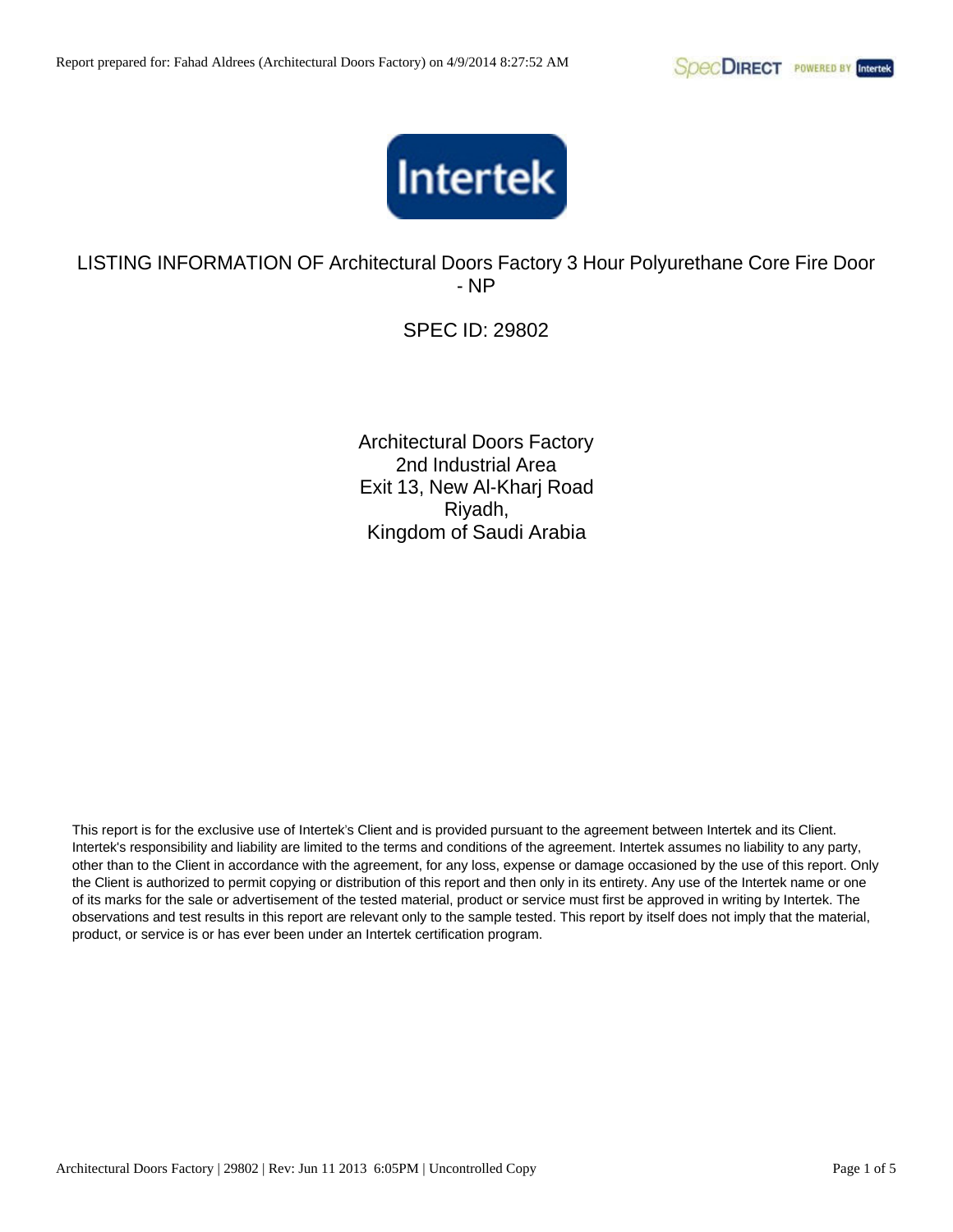### **Specifications**

| <b>Door Size</b>                                                | <b>Door</b>  | Core<br><b>Thickness Thickness</b>                    |
|-----------------------------------------------------------------|--------------|-------------------------------------------------------|
| Single<br>Swing:<br>$3'4''$ wide x<br>$8'0''$ high <sup>1</sup> | $1 - 11/16"$ | $1 - 21/32"$ ±<br>1/16" for 1-<br>3/4" Thick<br>Doors |
| Pairs:<br>8'0"wide x<br>$8'0''$ high <sup>2</sup>               | $1 - 11/16"$ | $1 - 21/32"$ ±<br>1/16" for 1-<br>3/4" Thick<br>Doors |
| Double<br>Egress:<br>Not Allowed.                               | <b>Not</b>   | <b>Not</b><br>Applicable. Applicable.                 |

[1] Maximum width increases to 4'0" for fire-ratings up to 90 minutes.

[2] Pairs can be rated up to 90 minutes only. Minimum 3 point latching for std. pairs.

| <b>Attribute</b>       | Value                           |
|------------------------|---------------------------------|
| Criteria               | UBC 7-2 (1997)                  |
| Criteria               | UBC 7-2 (1994)                  |
| Criteria               | UL 10(b) (1997)                 |
| Criteria               | NFPA 252 (1999)                 |
| Criteria               | ASTM E2074 (2000)               |
| Criteria               | CAN4 S104 (1985)                |
| Criteria               | ASTM E2074 (2004)               |
| Criteria               | NFPA 252 (2008)                 |
| Criteria               | UL 10(b) Revision 1 (2009)      |
| Criteria               | CAN / ULC S104 (2010)           |
| <b>CSI Code</b>        | 08 11 00 Metal Doors and Frames |
| <b>Fire Resistance</b> | 45 Min Neutral Pressure         |
| <b>Fire Resistance</b> | 90 Min Neutral Pressure         |
| <b>Fire Resistance</b> | <b>3 Hour Neutral Pressure</b>  |
| <b>Fire Resistance</b> | 60 Min Neutral Pressure         |
| <b>Fire Resistance</b> | 20 Min Neutral Pressure         |
|                        |                                 |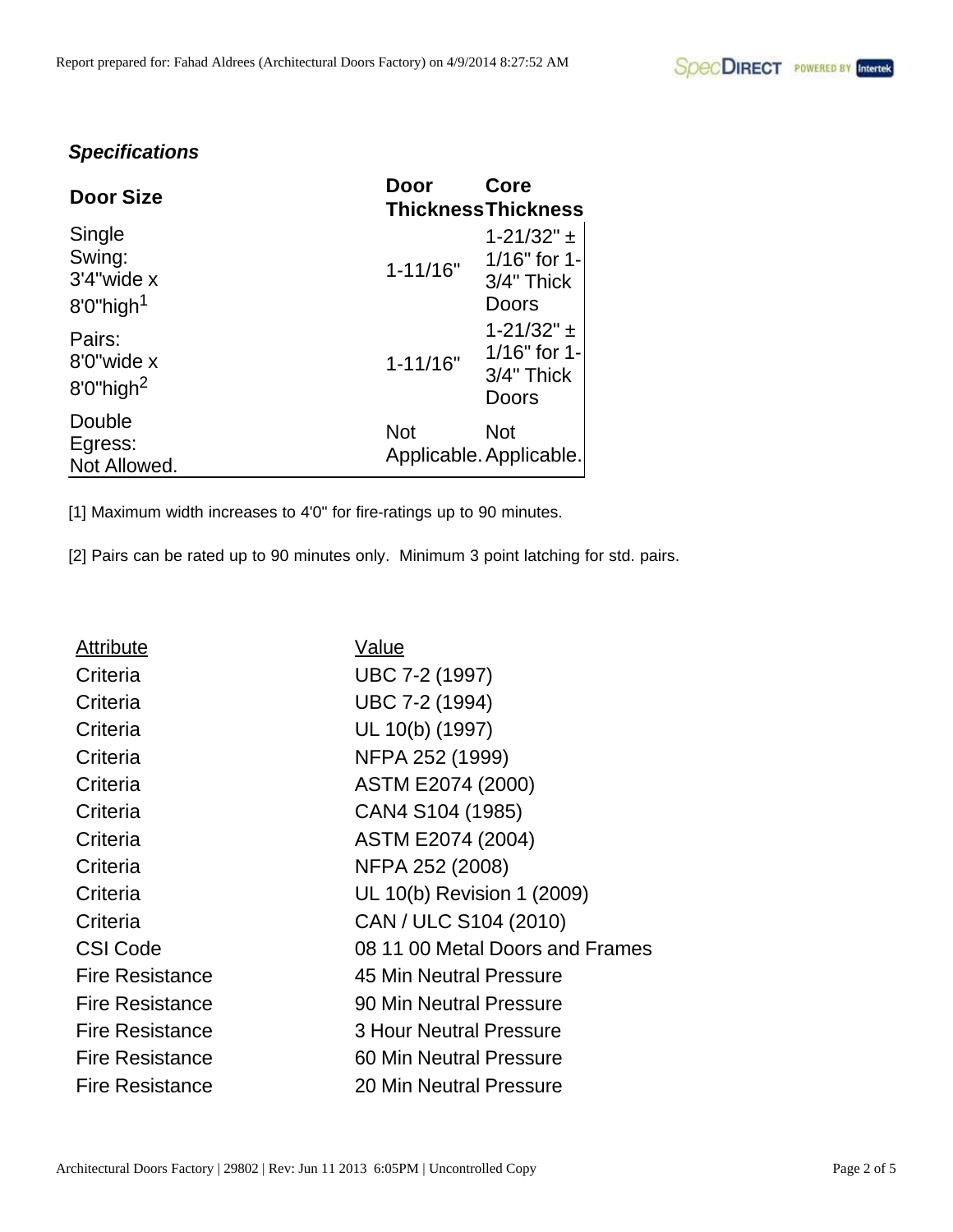

**Intertek Services** Certification Listed or Inspected LISTED

Listing Section DOORS Spec ID 29802

Listing Section CATEGORY A - DOORS - NO ADDITIONAL EDGE-SEALING SYSTEM REQUIRED Report Number 3192858MID-002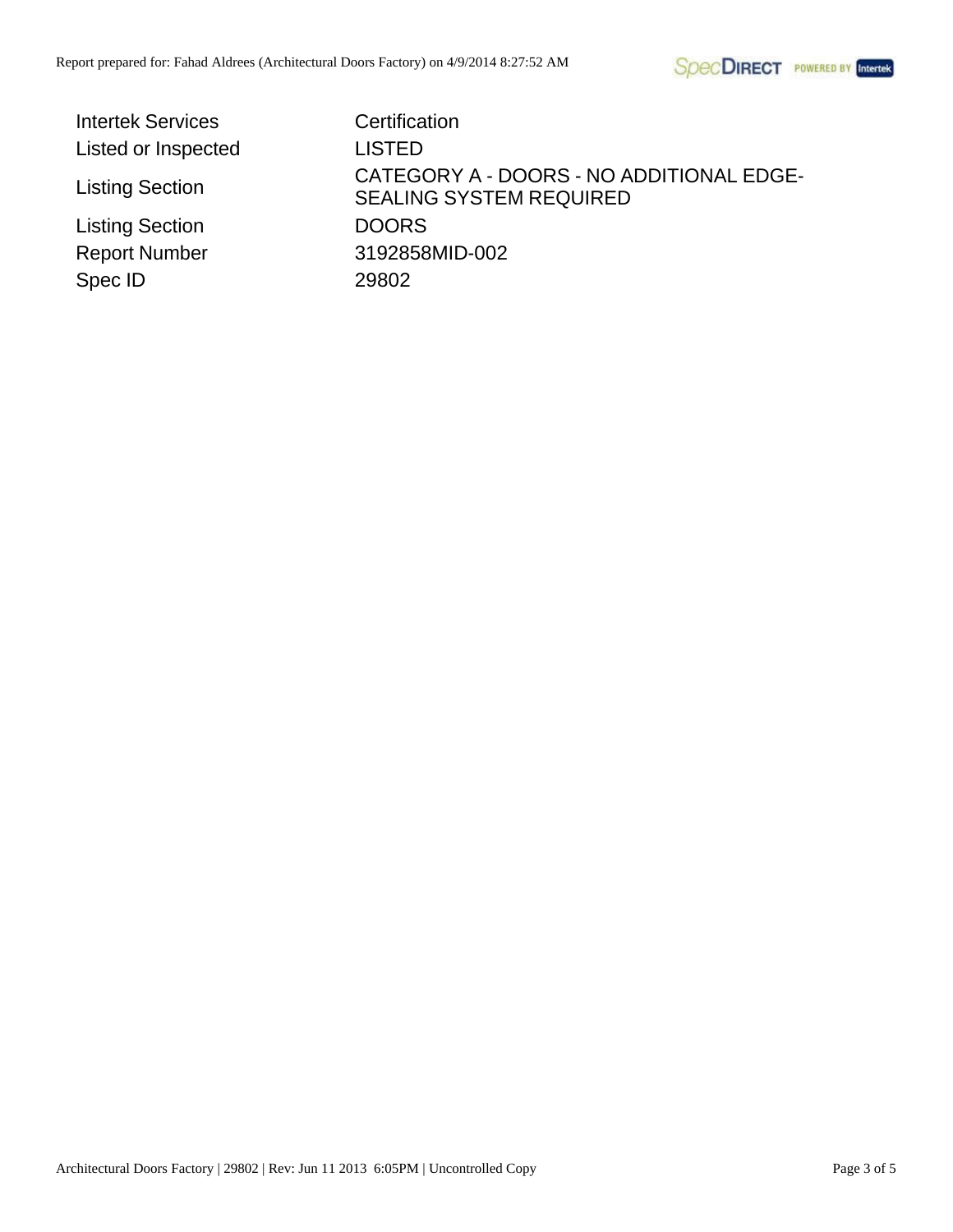# **DRAWING INDEX**

Certificate of Compliance - 3 Hour Polyurethane Core Fire Door - NP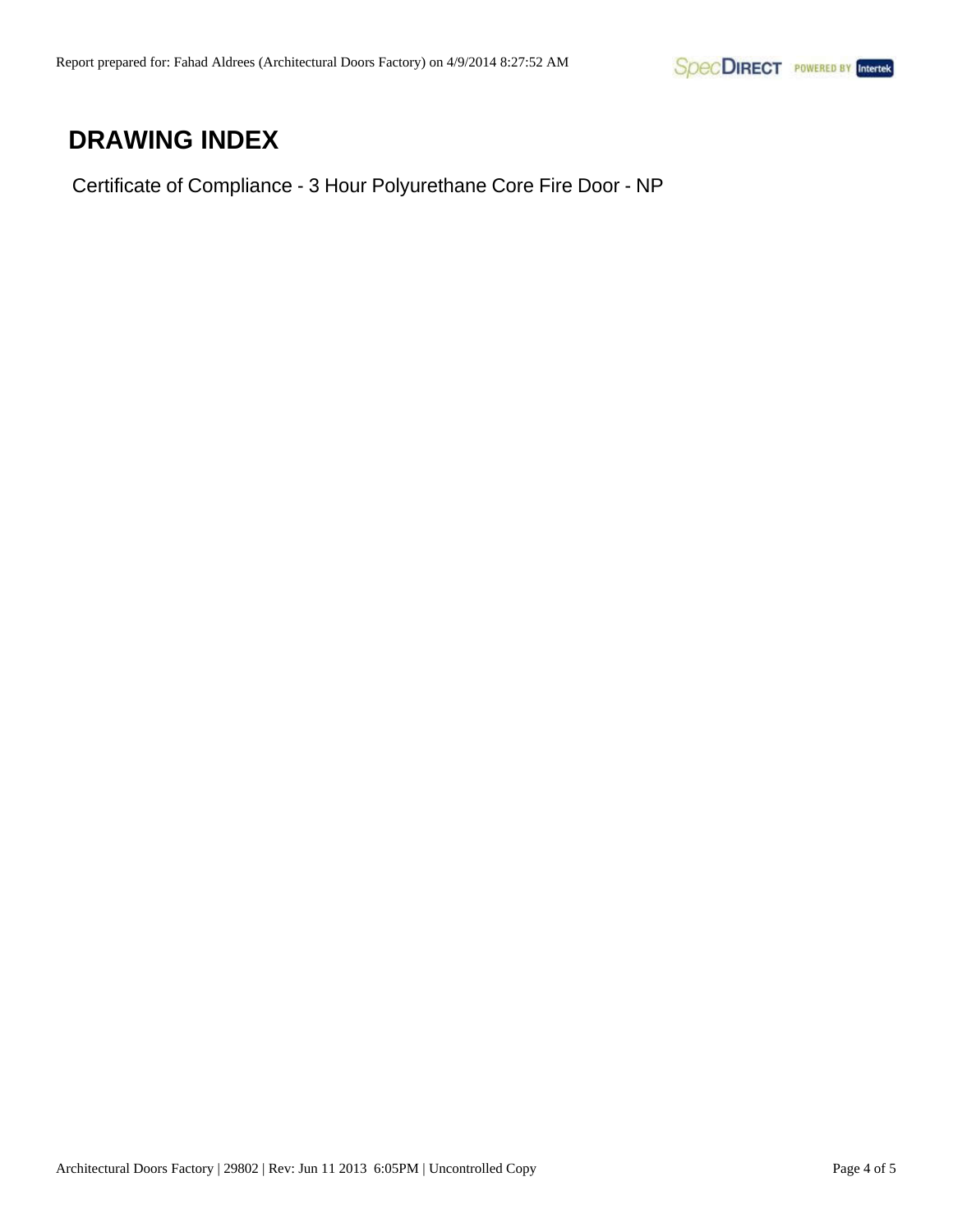# **Certificate of Compliance - 3 Hour Polyurethane Core Fire Door - NP**

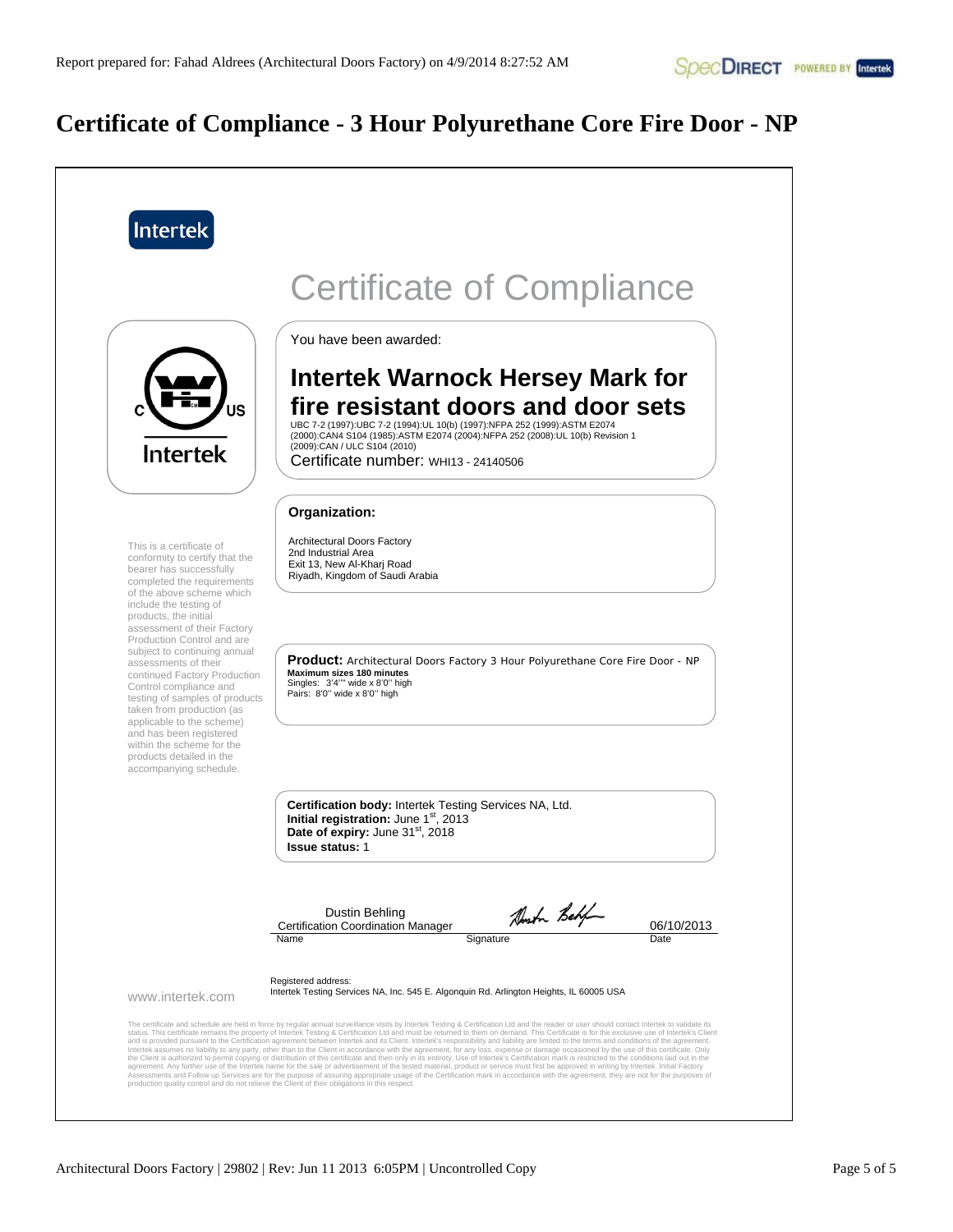

LISTING INFORMATION OF Architectural Doors Factory 3 Hour Steel Flush Fire Door II (Hat Channel) - PP/NP

SPEC ID: 29806

Architectural Doors Factory 2nd Industrial Area Exit 13, New Al-Kharj Road Riyadh, Kingdom of Saudi Arabia

This report is for the exclusive use of Intertek's Client and is provided pursuant to the agreement between Intertek and its Client. Intertek's responsibility and liability are limited to the terms and conditions of the agreement. Intertek assumes no liability to any party, other than to the Client in accordance with the agreement, for any loss, expense or damage occasioned by the use of this report. Only the Client is authorized to permit copying or distribution of this report and then only in its entirety. Any use of the Intertek name or one of its marks for the sale or advertisement of the tested material, product or service must first be approved in writing by Intertek. The observations and test results in this report are relevant only to the sample tested. This report by itself does not imply that the material, product, or service is or has ever been under an Intertek certification program.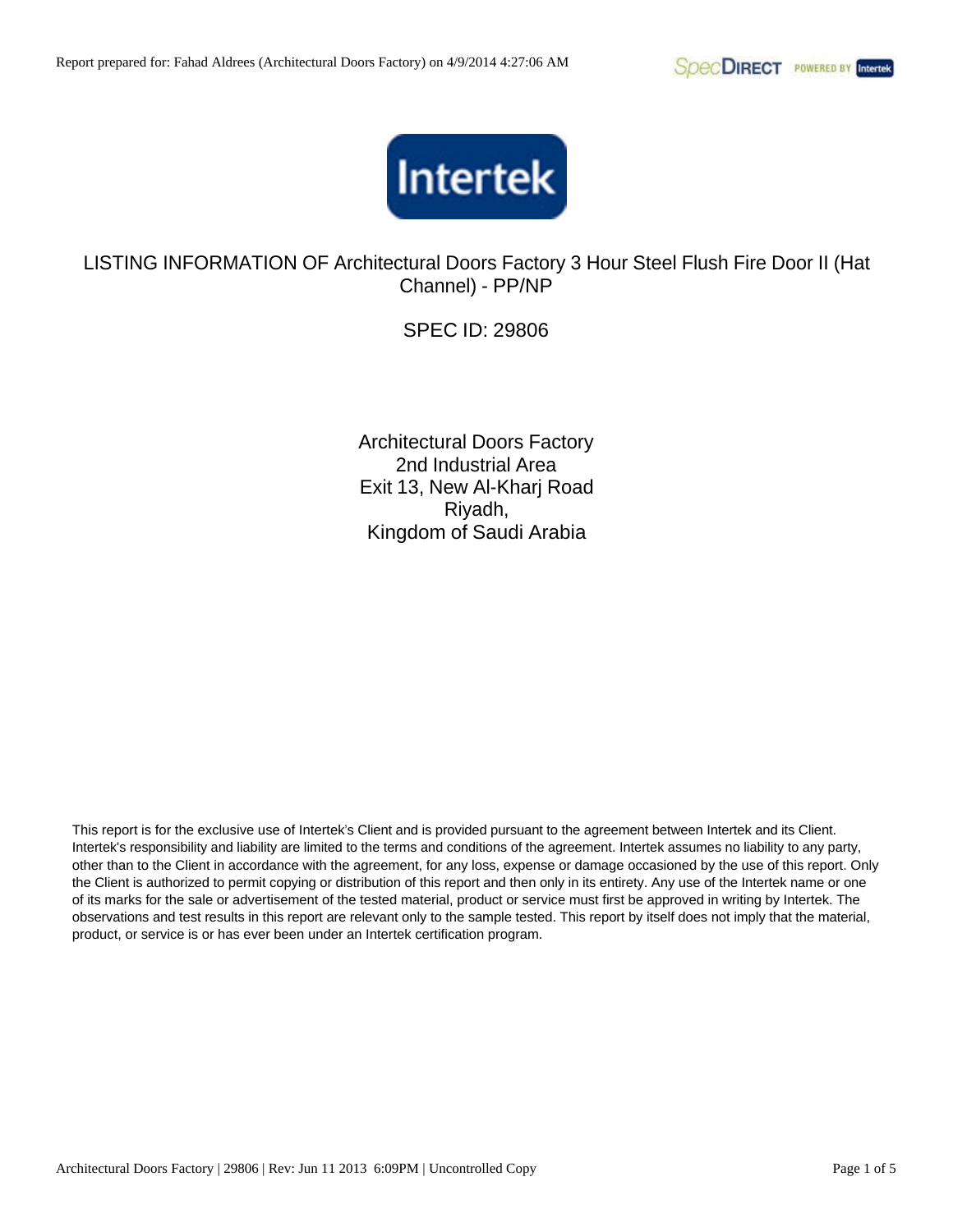#### **Specifications**

| <b>Door Size</b>                                                | <b>Door</b><br><b>Stiffeners</b><br><b>Thickness</b>                              |
|-----------------------------------------------------------------|-----------------------------------------------------------------------------------|
| Single<br>Swing:<br>$4'0''$ wide x<br>$7'2''$ high <sup>1</sup> | Minimum<br><b>18 GA</b><br>$1 - 3/4" \pm$<br><b>Steel Hat</b><br>1/16"<br>Channel |
| Pairs:<br>8'0"wide x<br>$7'2''$ high <sup>1</sup>               | Minimum<br><b>18 GA</b><br>$1 - 3/4" \pm$<br><b>Steel Hat</b><br>1/16"<br>Channel |
| Double<br>Egress:<br>Not Allowed.                               | <b>Not</b><br><b>Not</b><br>Applicable. Applicable.                               |

[1] Maximum height increases to 10'0" for doors rated up to 90 minutes. Minimum

Attribute Value **Intertek Services** Certification

Criteria UL 10(c) (1998) Criteria UBC 7-2 (1997) Criteria NFPA 252 (1999) Criteria ASTM E2074 (2000) Criteria CAN4 S104 (1985) Criteria ASTM E2074 (2004) Criteria NFPA 252 (2008) Criteria UL 10(c) (2009) Criteria CAN / ULC S104 (2010) CSI Code 08 11 00 Metal Doors and Frames Fire Resistance 45 Min Neutral Pressure Fire Resistance 90 Min Neutral Pressure Fire Resistance 3 Hour Neutral Pressure Fire Resistance 60 Min Neutral Pressure Fire Resistance 45 Min Positive Pressure Fire Resistance 90 Min Positive Pressure Fire Resistance 60 Min Positive Pressure Fire Resistance 3 Hour Positive Pressure Fire Resistance 20 Min Neutral Pressure Fire Resistance 20 Min Positive Pressure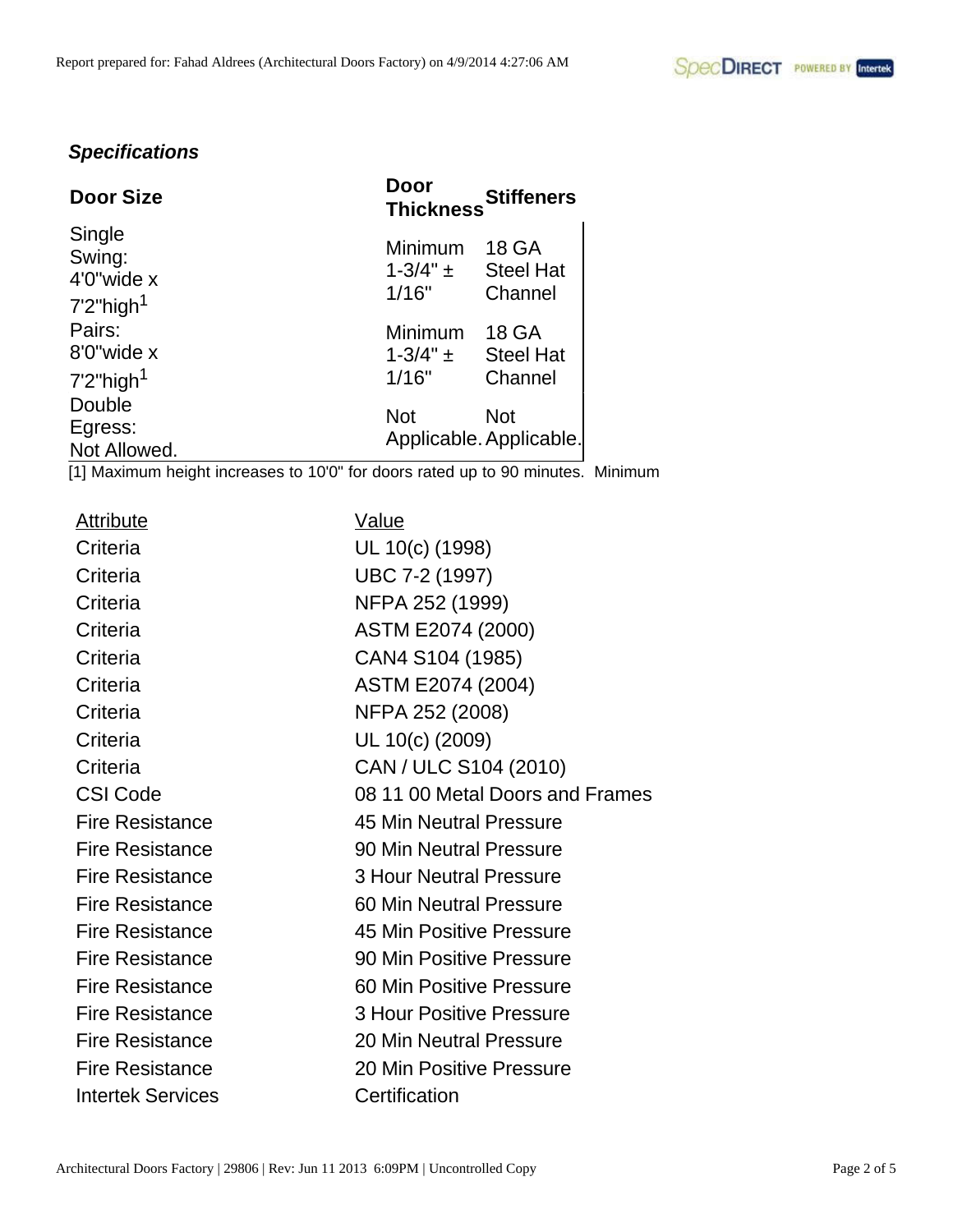|  | Listed or Inspected |
|--|---------------------|
|  |                     |

Spec ID 29806 Swing Swing Single Swing

LISTED Listing Section CATEGORY A - DOORS - NO ADDITIONAL EDGE-SEALING SYSTEM REQUIRED Report Number 3192858MID-002 Swing Standard Pairs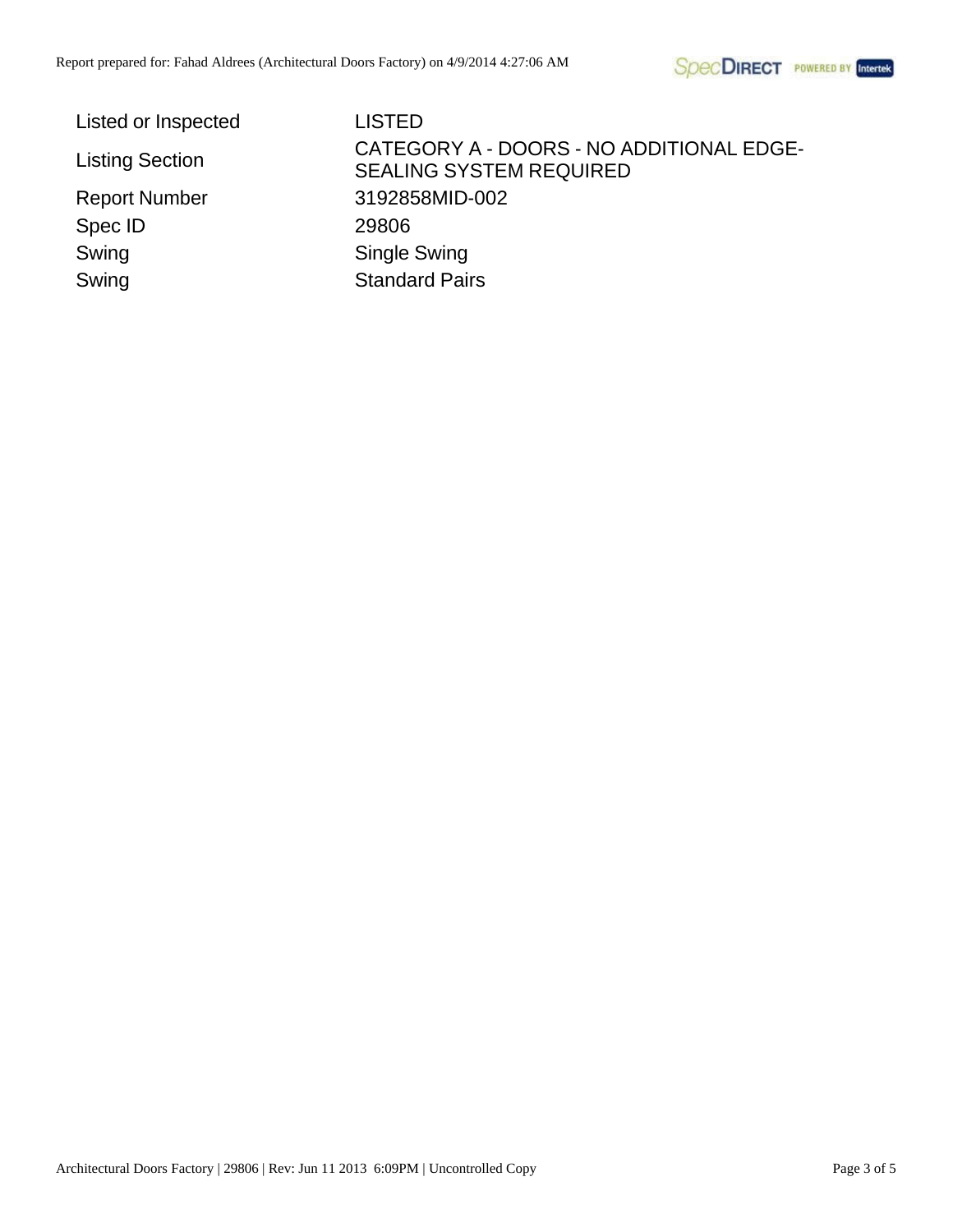# **DRAWING INDEX**

Certificate of Compliance - 3 Hour Steel Flush Fire Door II (Hat Channel) - PP/NP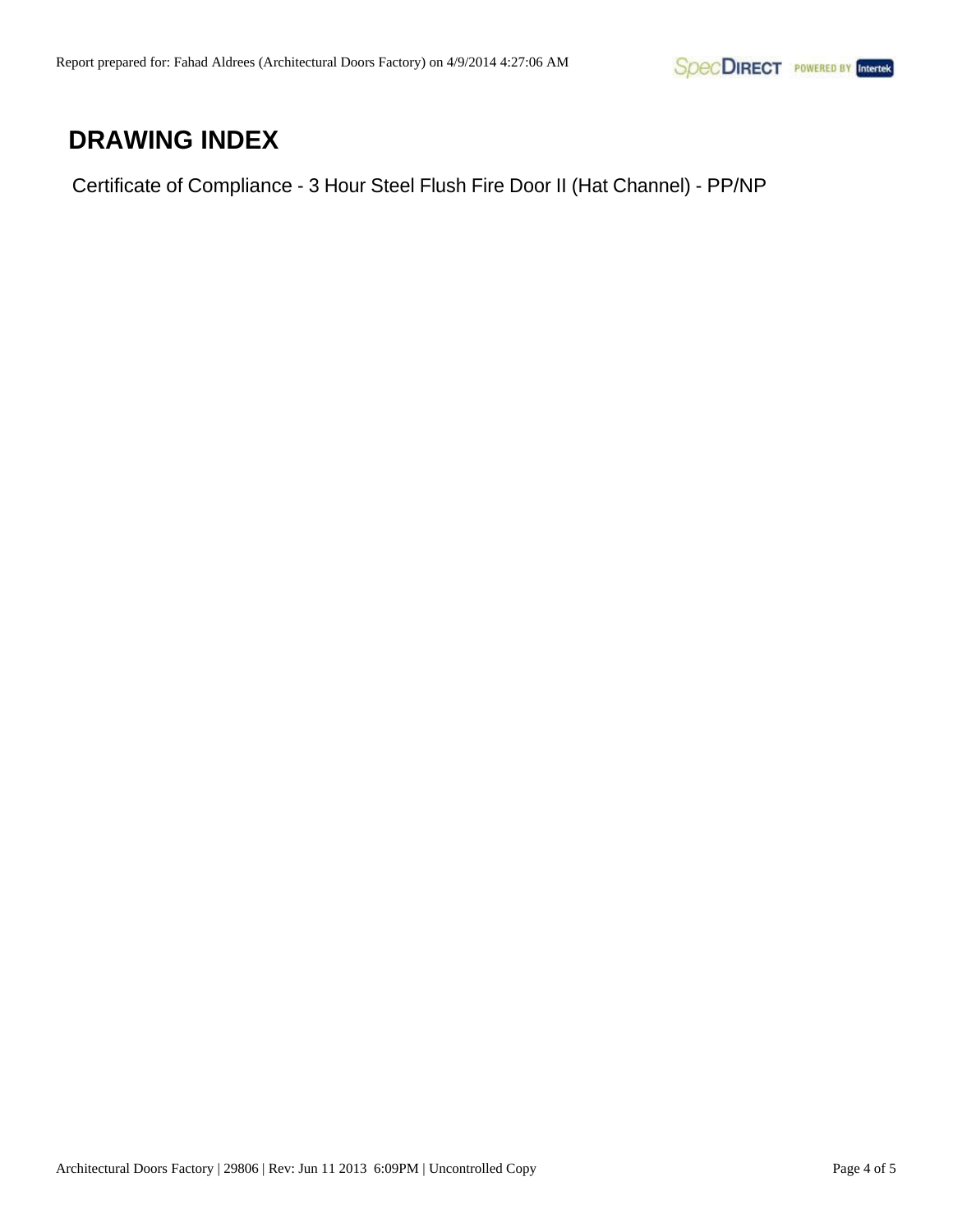# **Certificate of Compliance - 3 Hour Steel Flush Fire Door II (Hat Channel) - PP/NP**

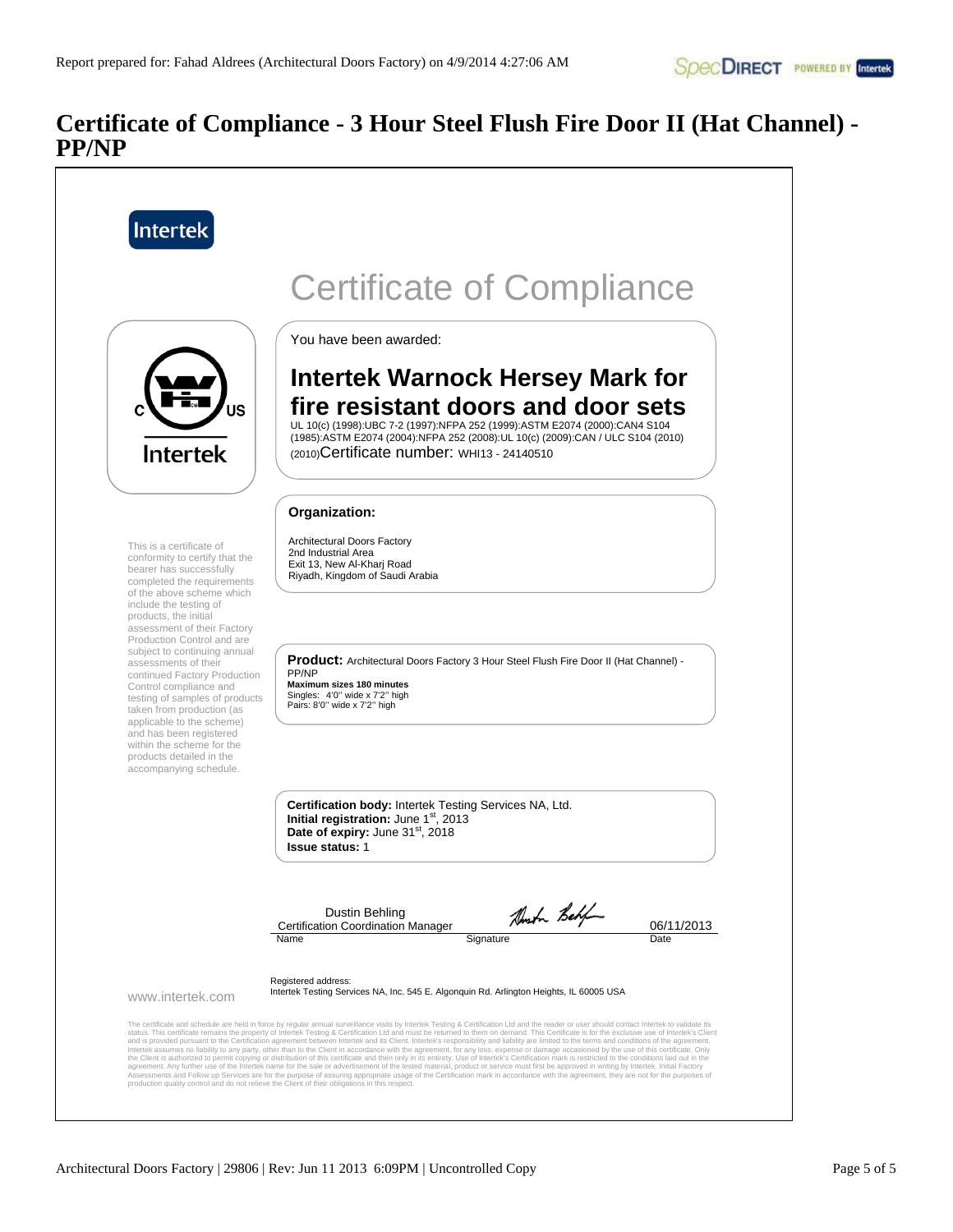



# **AUTHORIZATION TO MARK**

This authorizes the application of the Certification Mark(s) shown below to the models described in the Product(s) Covered section when made in accordance with the conditions set forth in the Certification Agreement and Listing Report(s). This authorization also applies to the Multiple Listee model(s) identified on the correlation page of the Listing Report. This document is the property of Intertek Testing Services and is not transferable. The Certification Mark(s) may be applied only at the location of the Party Authorized to Apply Mark.

| <b>Applicant:</b>               | <b>Architectural Doors Factory</b><br>2nd Industrial Area<br>Exit 13, New Al-Kharj Road<br>Riyadh |  |
|---------------------------------|---------------------------------------------------------------------------------------------------|--|
| Country:                        | Kingdom of Saudi Arabia                                                                           |  |
| Contact:                        | Fahad H. Aldrees                                                                                  |  |
| Phone:                          | 96614744444                                                                                       |  |
| Fax:                            | 96614744440                                                                                       |  |
| Email:                          | faldrees@yahoo.com                                                                                |  |
| Party Authorized to Apply Mark: | See following page(s)                                                                             |  |
| <b>Evaluation Center:</b>       | Intertek (Middleton)                                                                              |  |

**Control/Client Number:** 241405

**Authorized By:** 

Thomas J. Patterson, Director of Certification

Intertek Testing Services NA, Inc. 545 E. Algonquin Road, Ste H, Arlington Heights, IL 60005 USA Phone 847-439-5667 Fax 847-439-7320



### This document supersedes all previous Authorizations to Mark for the noted Report Number.

This Authorization to Mark is for the exclusive use of Intertek's Client and is provided pursuant to the Certification agreement between Intertek and its Client. Intertek's responsibility and liability are limited to the terms and conditions of the agreement. Intertek assumes no liability to any party, other than to the Client in accordance with the agreement, for any loss, expense or damage occasioned by the use of this Authorization to Mark. Only the Client is authorized to permit copying or distribution of this Authorization to Mark and then only in its entirety. Use of Intertek's Certification mark is restricted to the conditions laid out in the agreement and in this Authorization to Mark. Any further use of the Intertek name for the sale or advertisement of the tested material, product or service must first be approved in writing by Intertek. Initial Factory Assessments and Follow up Services are for the purpose of assuring appropriate usage of the Certification mark in accordance with the agreement, they are not for the purposes of production quality control and do not relieve the Client of their obligations in this respect.

| <b>Testing Standard{s}:</b> | :UL 10(c) (1998):UBC 7-2 (1997):NFPA 252 (1999):ASTM E2074 (2000):NFPA 257<br>(2000):UL 9 (2000):UL 10(c) (2009):UL 9 (2009):ASTM E2010 (1999):UBC 7-4 |
|-----------------------------|--------------------------------------------------------------------------------------------------------------------------------------------------------|
|                             | (1997): ASTM E2010 (2001): ASTM E2074 (2004): NFPA 252 (2008): NFPA 257 (2007)                                                                         |
| <b>Product:</b>             | Architectural Doors Factory 20 Minute-3 Hour Door/Transom/Sidelite Frame - PP/NP                                                                       |

#### **ATM for Report** 3192858MID-002 **ATM Issue Date:** 04/09/2014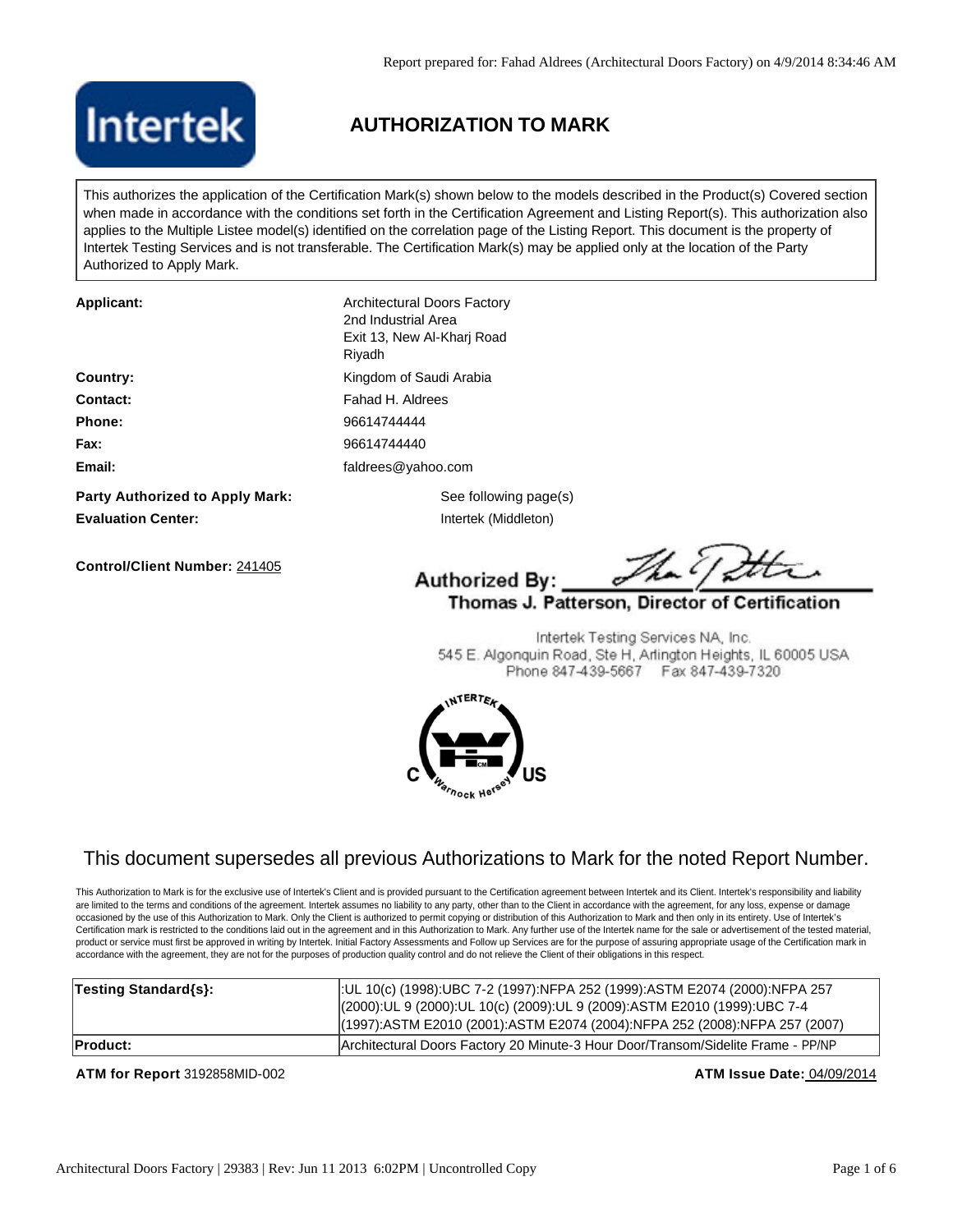#### **Listing Section(s):** CATEGORY C - STANDARD FRAMES

**CSI Code:** 08 11 00 Metal Doors and Frames

# **Description:**

### **Specification**

#### **Overall Frame Size:**

 Maximum Width: 13'2" Maximum Height: 11'7" Minimum Jamb Depth: 4" ± 1/16" Maximum Jamb Depth: 14" ± 1/16"

#### Door Size:

Single Swing:

 Maximum Width: 4'0" Maximum Height: 10'0" Minimum Thickness: 1-3/4" ± 1/16"

Standard Pairs:

 Maximum Width: 8'0" Maximum Height: 10'0" Minimum Thickness: 1-3/4" ± 1/16"

Double Egress:

 Maximum Width: 8'0" Maximum Height: 10'0" Minimum Thickness: 1-3/4" ± 1/16"

NOTE: Door frames are rated up to 3 hours.

#### Transom Light Size:

Transom lights fire-rated up to 20 minutes only:

 Maximum Width (Clear View): 109-3/4" Maximum Height (Clear View): 109-3/4" Maximum Area (Clear View): 5268 sq. in.

Transom lights fire-rated up to 90 minutes only: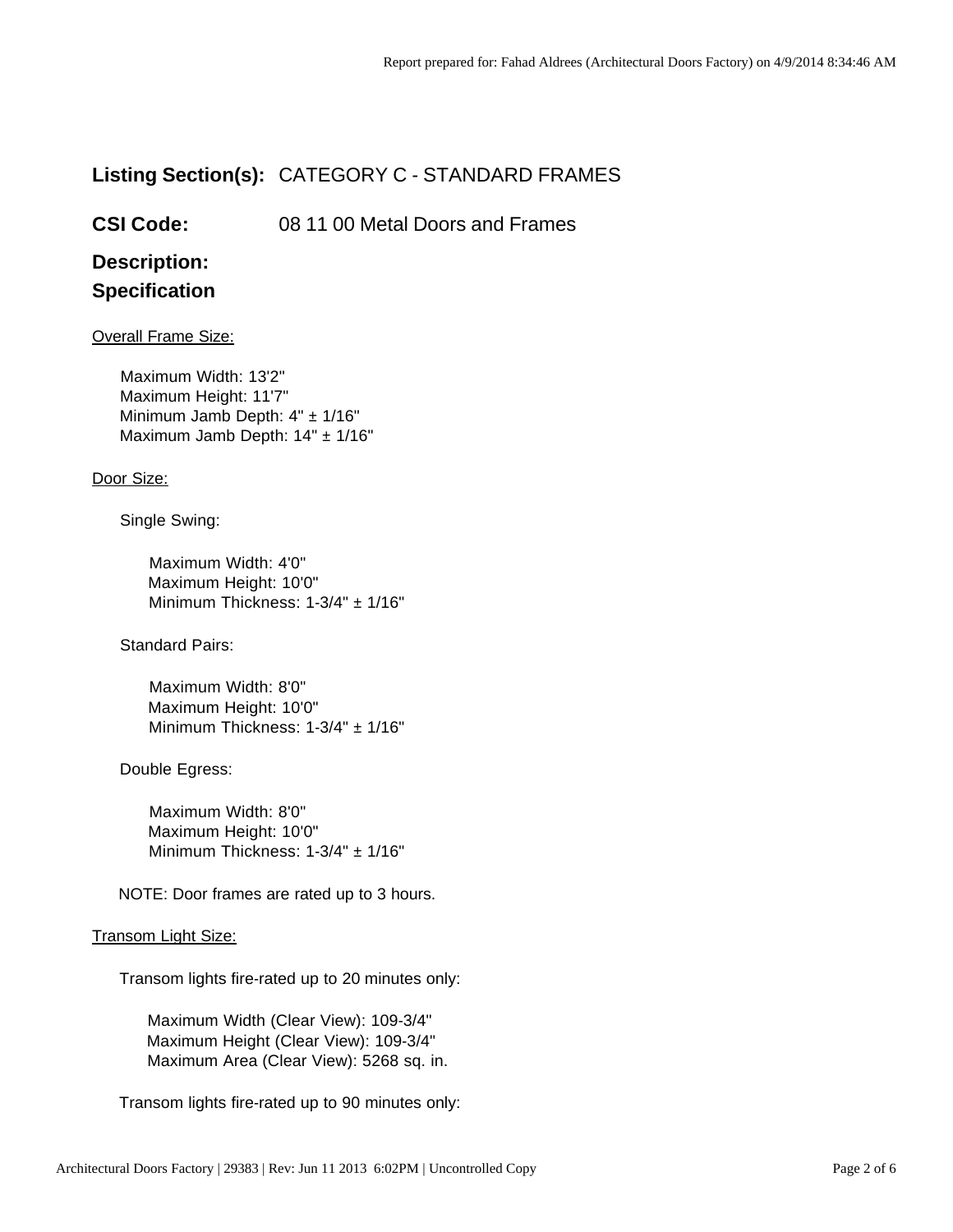Maximum Width (Clear View): 84" Maximum Height (Clear View): 48" Maximum Area (Clear View): 4032 sq. in.

#### Side Light Size:

Side lights fire-rated up to 20 minutes only:

 Maximum Width (Clear View): 109-3/4" Maximum Height (Clear View): 109-3/4" Maximum Area (Clear View): 5268 sq. in.

Side lights fire-rated up to 90 minutes only:

 Maximum Width (Clear View): 30" Maximum Height (Clear View): 54" Maximum Area (Clear View): 1296 sq. in.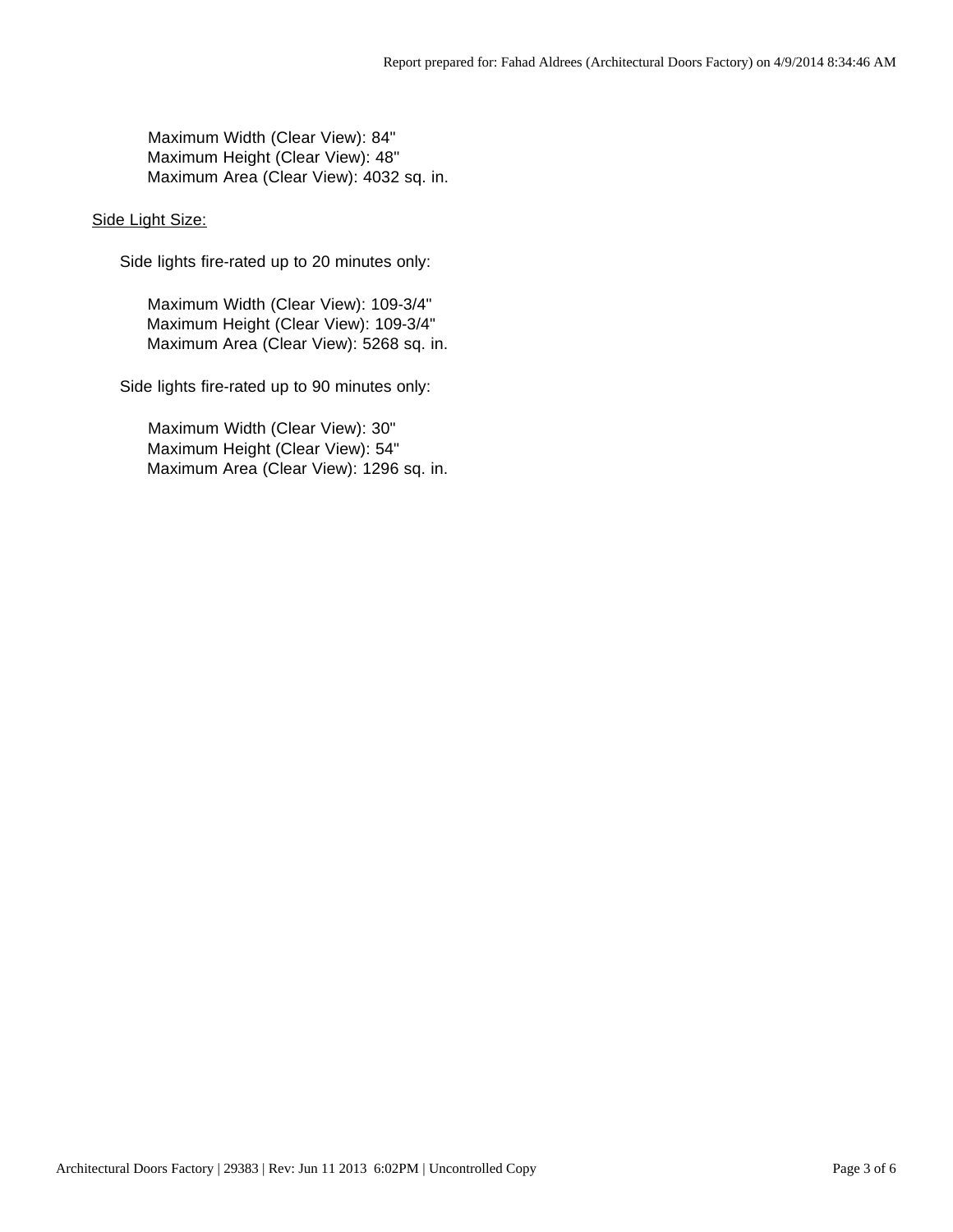## **Party(s) Authorized by Manufacturer To Apply Mark:** None

## **Party(s) Authorized by Other Parties To Apply Mark:** None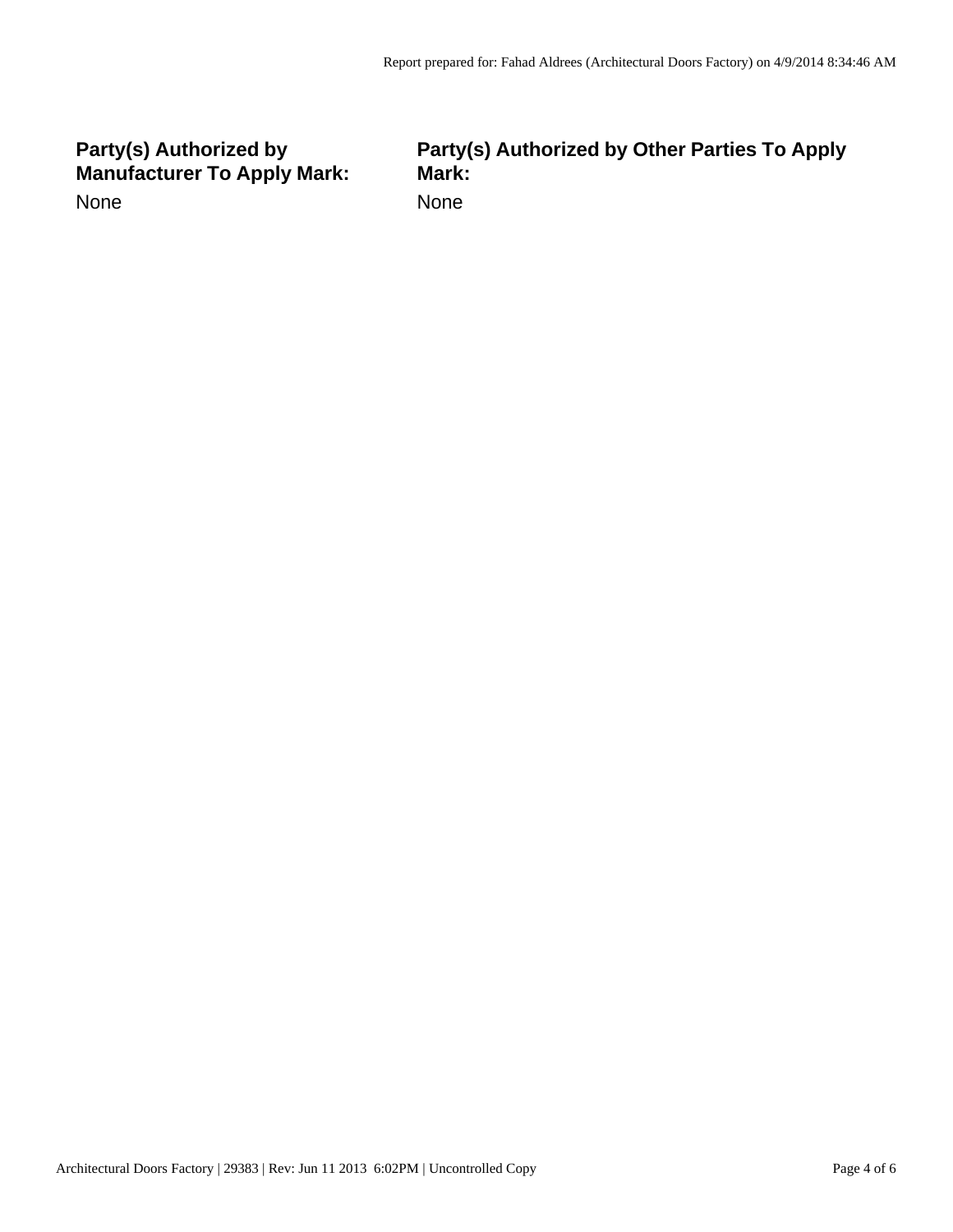# **DRAWING INDEX**

Certificate of Compliace - 20 Minute-3 Hour Door/Transom/Sidelite Frame - PP/NP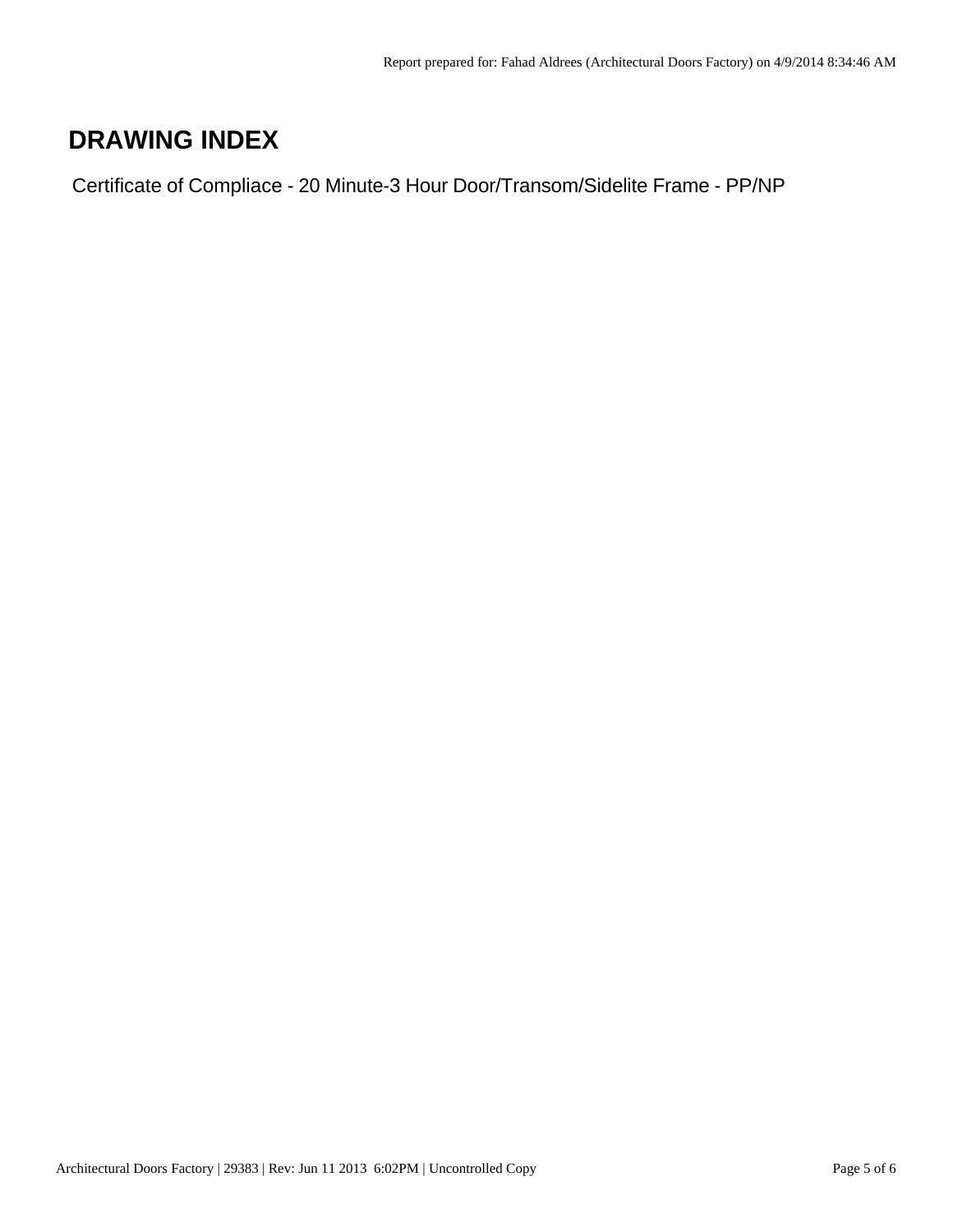## **Certificate of Compliace - 20 Minute-3 Hour Door/Transom/Sidelite Frame - PP/NP**

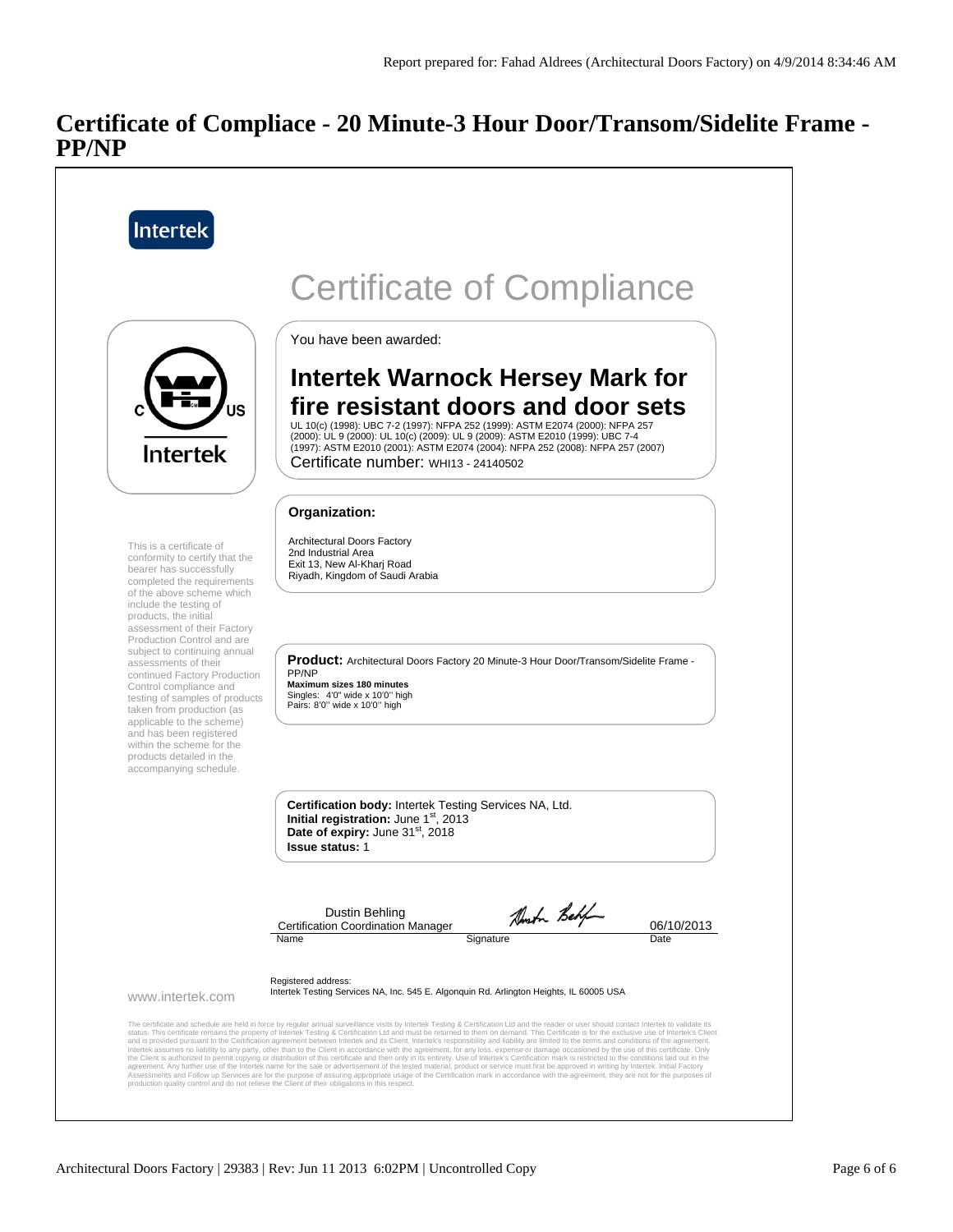

LISTING INFORMATION OF Architectural Doors Factory Bullet Resistant Steel Door and Frame Assembly

SPEC ID: 32773

Architectural Doors Factory 2nd Industrial Area Exit 13, New Al-Kharj Road Riyadh, Kingdom of Saudi Arabia

This report is for the exclusive use of Intertek's Client and is provided pursuant to the agreement between Intertek and its Client. Intertek's responsibility and liability are limited to the terms and conditions of the agreement. Intertek assumes no liability to any party, other than to the Client in accordance with the agreement, for any loss, expense or damage occasioned by the use of this report. Only the Client is authorized to permit copying or distribution of this report and then only in its entirety. Any use of the Intertek name or one of its marks for the sale or advertisement of the tested material, product or service must first be approved in writing by Intertek. The observations and test results in this report are relevant only to the sample tested. This report by itself does not imply that the material, product, or service is or has ever been under an Intertek certification program.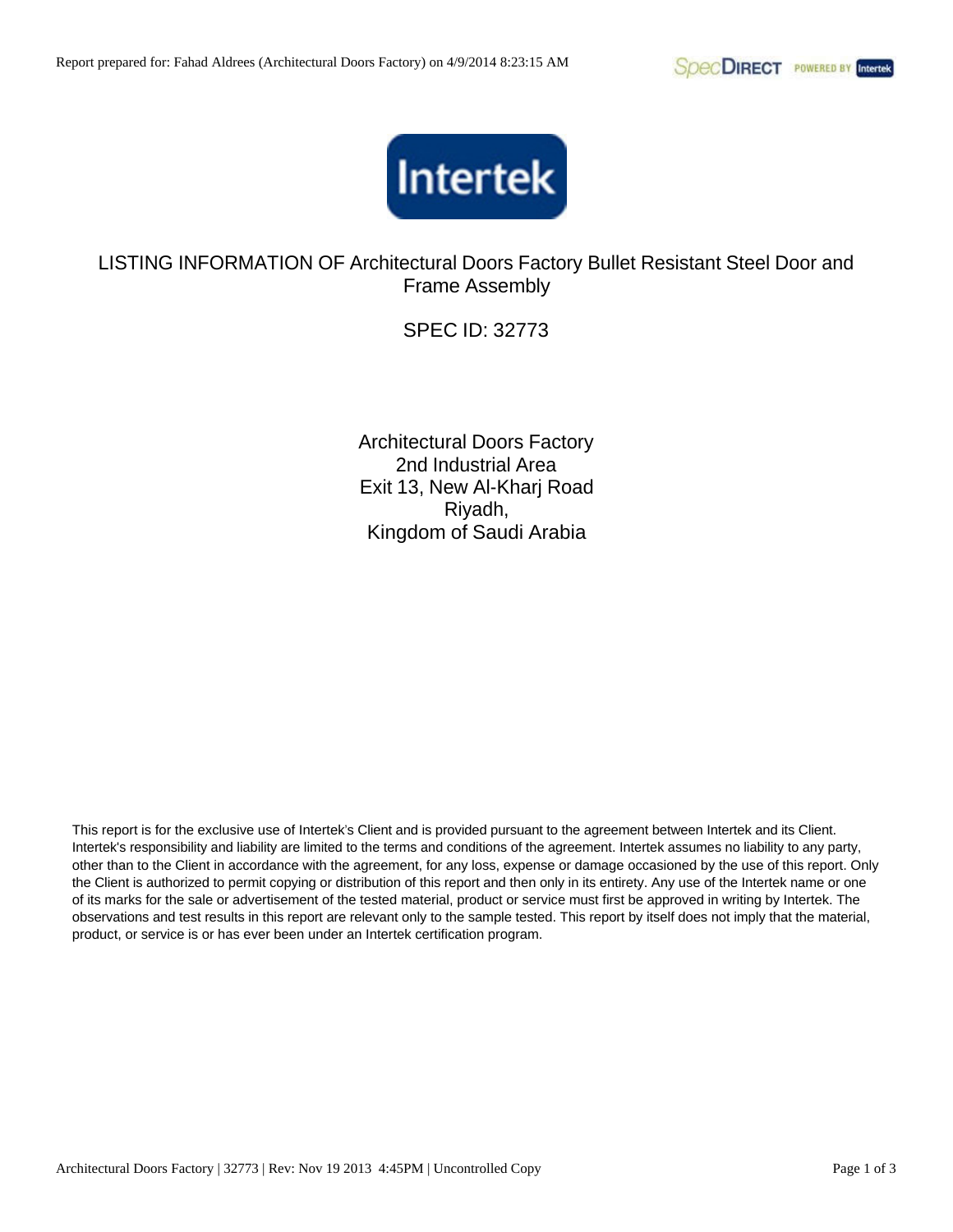**Product:** Architectural Doors Factory Bullet Resistant Steel Door and Frame Assembly

Hollow Metal Type (16 gauge with Armor Plate) (Steel-Faced) (Steel Stiffened), Swinging or Sliding Flush Design Bullet Resistant Door and Frame Assembly for installation singly (swinging or sliding) or in a pair configuration (swinging only).

Ratings: Bullet Resistance: Level 3

**Limitations:** Mortise or Cylindrical Latches with up to a 2-3/4" backset and a minimum 3/4" throw/Surface Mounted Vertical Rod or Rim Type Exit Hardware/Mortised Automatic or Surface Mounted Manual Top and Bottom (Flush) Bolts/Surface Mounted Closer/Surfance Mounted Door Bottoms/Protection Plates/Metal Plant-Ons.

All hardware must be listed, labeled, and approved for the listed bullet resistant level of the labeled door and frame assembly.

**Maximum Size of Door:** No restriction.

**Maximum Size of Frame:** No restriction.

**Minimum Door Thickness:** 44.5 mm

**Note:** Door frames must be fully grouted.

Note: Minimum 3-point latching on pairs. Minimum 1/4" thick steel astragal required on all pairs.

#### **Evaluated to the following test standards:**

Unless otherwise noted, assemblies in this section have been evaluated for conformance to the following standards:

UL-752, Bullet Resisting Equipment

Assemblies are identified by a label or marking bearing the WH Certification Mark and the wording, "Listed (Bullet or Forced Entry) Resistant (Product)", a serial number and one of the following ratings:

Bullet Resistance: Level 3.

| <b>Attribute</b>         | Value                                  |
|--------------------------|----------------------------------------|
| Criteria                 | UL 752 (2011)                          |
| <b>CSI Code</b>          | 08 11 13 Hollow Metal Doors and Frames |
| <b>Intertek Services</b> | Certification                          |
| Listed or Inspected      | <b>LISTED</b>                          |
| <b>Listing Section</b>   | <b>DOOR FRAMES</b>                     |
| <b>Listing Section</b>   | <b>DOORS</b>                           |
| <b>Report Number</b>     | <b>HPWLI000001543A</b>                 |
|                          |                                        |